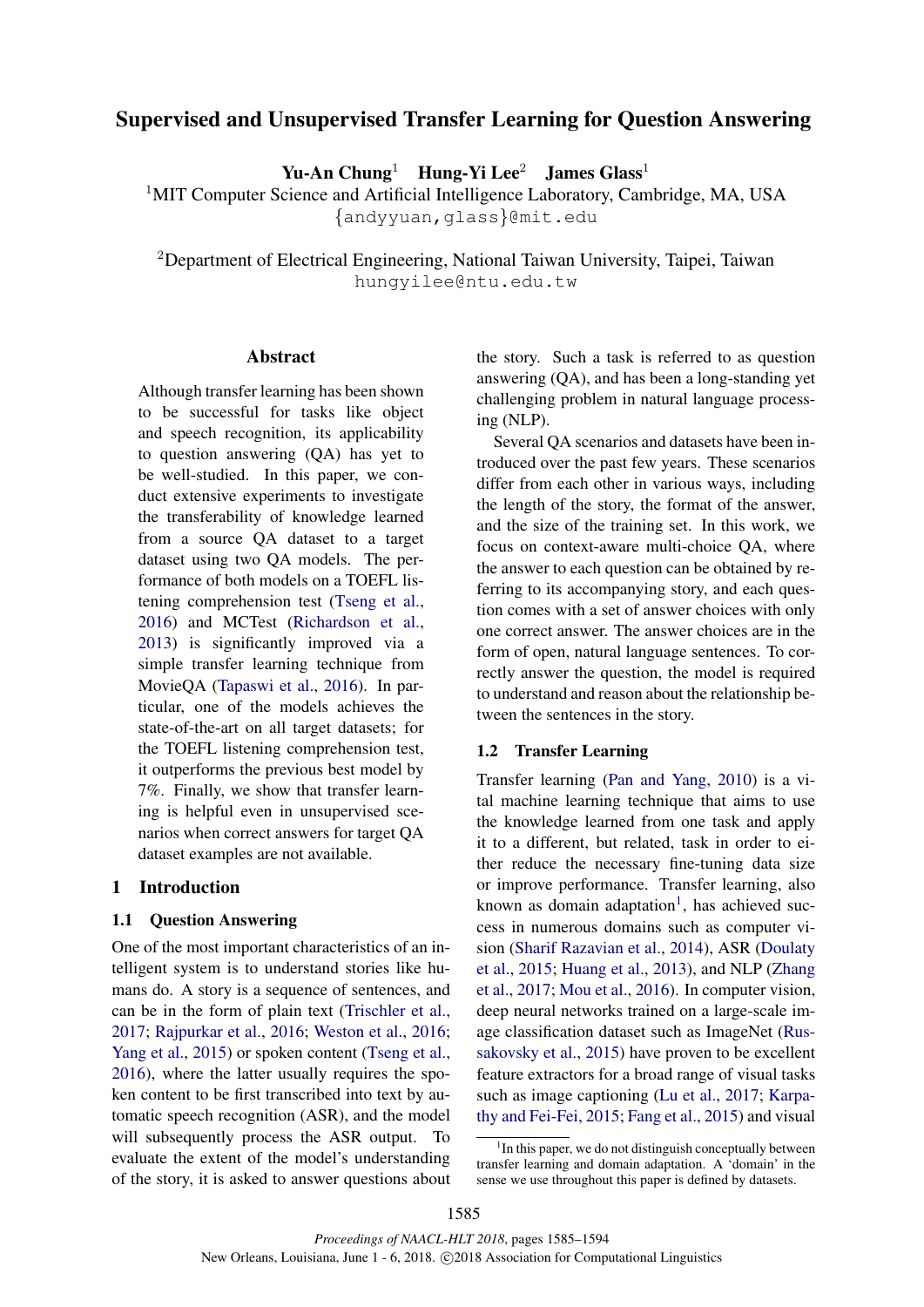question answering (Xu and Saenko, 2016; Fukui et al., 2016; Yang et al., 2016; Antol et al., 2015), among others. In NLP, transfer learning has also been successfully applied to tasks like sequence tagging (Yang et al., 2017), syntactic parsing (Mc-Closky et al., 2010) and named entity recognition (Chiticariu et al., 2010), among others.

# 1.3 Transfer Learning for QA

Although transfer learning has been successfully applied to various applications, its applicability to QA has yet to be well-studied. In this paper, we tackle the TOEFL listening comprehension test (Tseng et al., 2016) and MCTest (Richardson et al., 2013) with transfer learning from MovieQA (Tapaswi et al., 2016) using two existing QA models. Both models are pre-trained on MovieQA and then fine-tuned on each target dataset, so that their performance on the two target datasets are significantly improved. In particular, one of the models achieves the state-of-the-art on all target datasets; for the TOEFL listening comprehension test, it outperforms the previous best model by 7%.

Transfer learning without any labeled data from the target domain is referred to as unsupervised transfer learning. Motivated by the success of unsupervised transfer learning for speaker adaptation (Chen et al., 2011; Wallace et al., 2009) and spoken document summarization (Lee et al., 2013), we further investigate whether unsupervised transfer learning is feasible for QA.

Although not well studied in general, transfer Learning for QA has been explored recently. To the best of our knowledge, Kadlec et al. (2016) is the first work that attempted to apply transfer learning for machine comprehension. The authors showed only limited transfer between two QA tasks, but the transferred system was still significantly better than a random baseline. Wiese et al. (2017) tackled a more specific task of biomedical QA with transfer learning from a large-scale dataset. The work most similar to ours is by Min et al. (2017), where the authors used a simple transfer learning technique and achieved significantly better performance. However, none of these works study unsupervised transfer learning, which is especially crucial when the target dataset is small. Golub et al. (2017) proposed a twostage synthesis network that can generate synthetic questions and answers to augment insufficient training data without annotations. In this work, we aim to handle the case that the questions from the target domain are available.

# 2 Task Descriptions and Approaches

Among several existing QA settings, in this work we focus on multi-choice QA (MCQA). We are particularly interested in understanding whether a QA model can perform better on one MCQA dataset with knowledge transferred from another MCQA dataset. In Section 2.1, we first formalize the task of MCQA. We then describe the procedures for transfer learning from one dataset to another in Section 2.2. We consider two kinds of settings for transfer learning in this paper, one is supervised and the other is unsupervised.

#### 2.1 Multi-Choices QA

In MCQA, the inputs to the model are a story, a question, and several answer choices. The story, denoted by S, is a list of sentences, where each of the sentences is a sequence of words from a vocabulary set  $V$ . The question and each of the answer choices, denoted by Q and C, are both single sentences also composed of words from  $V$ . The QA model aims to choose one correct answer from multiple answer choices based on the information provided in S and Q.

### 2.2 Transfer Learning

The procedure of transfer learning in this work is straightforward and includes two steps. The first step is to pre-train the model on one MCQA dataset referred to as the source task, which usually contains abundant training data. The second step is to fine-tune the same model on the other MCQA dataset, which is referred to as the target task, that we actually care about, but that usually contains much less training data. The effectiveness of transfer learning is evaluated by the model's performance on the target task.

## Supervised Transfer Learning

In supervised transfer learning, both the source and target datasets provide the correct answer to each question during pre-training and fine-tuning, and the QA model is guided by the correct answer to optimize its objective function in a supervised manner in both stages.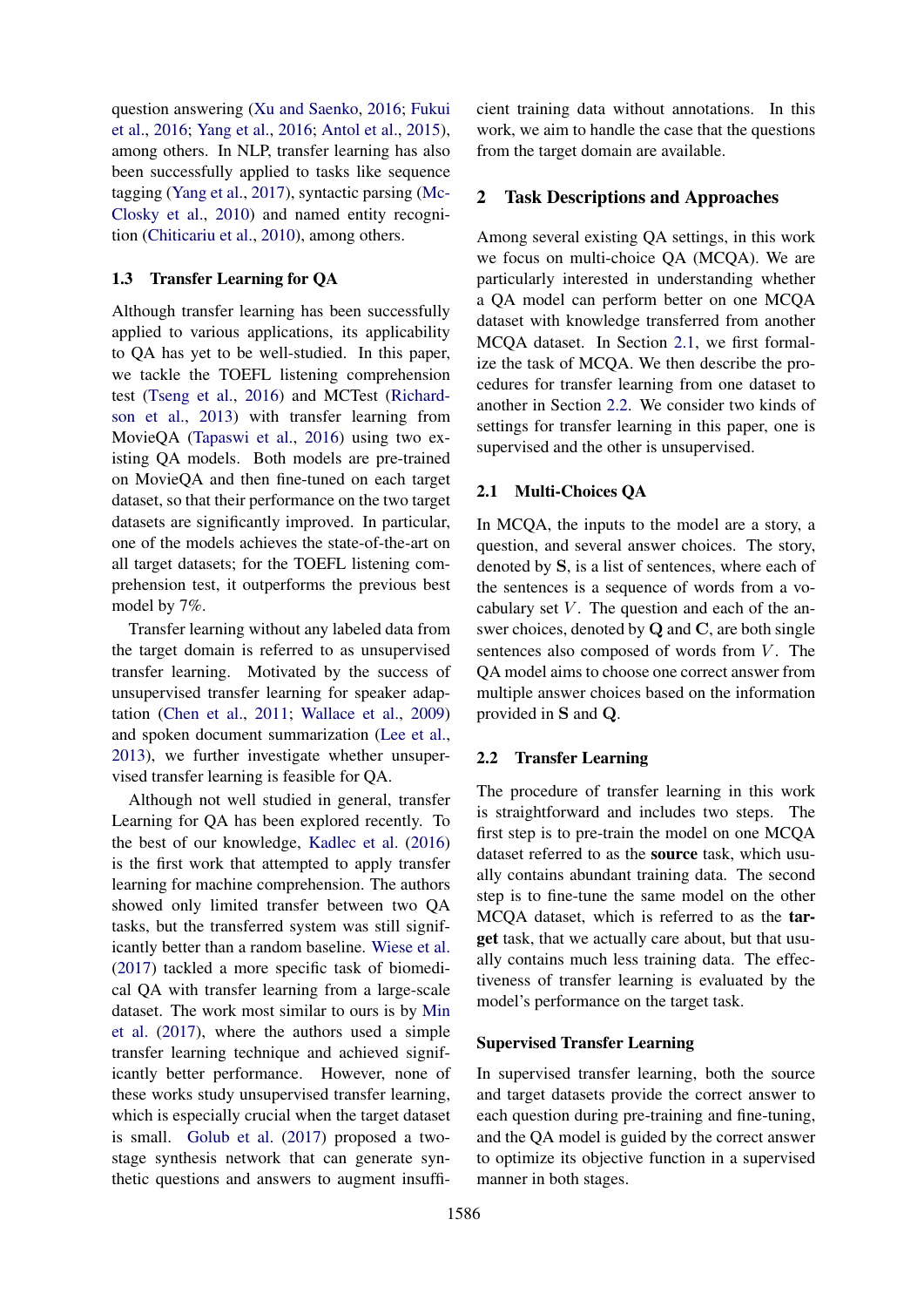### Unsupervised Transfer Learning

We also consider unsupervised transfer learning where the correct answer to each question in the target dataset is not available. In other words, the entire process is supervised during pre-training, but unsupervised during fine-tuning. A selflabeling technique inspired by Lee et al. (2013); Chen et al. (2011); Wallace et al. (2009) is used during fine-tuning on the target dataset. We present the proposed algorithm for unsupervised transfer learning in Algorithm 1.

Algorithm 1 Unsupervised QA Transfer Learning

**Input:** Source dataset with correct answer to each question; Target dataset without any answer; Number of training epochs.

Output: Optimal QA model M∗

- 1: Pre-train QA model M on the source dataset.
- 2: repeat
- 3: For each question in the target dataset, use M to predict its answer.
- 4: For each question, assign the predicted answer to the question as the correct one.
- 5: Fine-tune M on the target dataset as usual.
- 6: until Reach the number of training epochs.

## 3 Datasets

We used MovieQA (Tapaswi et al., 2016) as the source MCQA dataset, and TOEFL listening comprehension test (Tseng et al., 2016) and MCTest (Richardson et al., 2013) as two separate target datasets. Examples of the three datasets are shown in Table 1.

MovieQA is a dataset that aims to evaluate automatic story comprehension from both video and text. The dataset provides multiple sources of information such as plot synopses, scripts, subtitles, and video clips that can be used to infer answers. We only used the plot synopses of the dataset, so our setting is the same as pure textual MCQA. The dataset contains 9,848/1,958 train/dev examples; each question comes with a set of five possible answer choices with only one correct answer.

TOEFL listening comprehension test is a recently published, very challenging MCQA dataset that contains 717/124/122 train/dev/test examples. It aims to test knowledge and skills of academic English for global English learners whose native languages are not English. There are only four

answer choices for each question. The stories in this dataset are in audio form. Each story comes with two transcripts: manual and ASR transcriptions, where the latter is obtained by running the CMU Sphinx recognizer (Walker et al., 2004) on the original audio files. We use TOEFL-manual and TOEFL-ASR to denote the two versions, respectively. We highlight that the questions in this dataset are not easy because most of the answers cannot be found by simply matching the question and the choices without understanding the story. For example, there are questions regarding the gist of the story or the conclusion for the conversation.

MCTest is a collection of 660 elementary-level children's stories. Each question comes with a set of four answer choices. There are two variants in this dataset: MC160 and MC500. The former contains 280/120/240 train/dev/test examples, while the latter contains 1,200/200/600 train/dev/test examples and is considered more difficult.

The two chosen target datasets are challenging because the stories and questions are complicated, and only small training sets are available. Therefore, it is difficult to train statistical models on only their training sets because the small size limits the number of parameters in the models, and prevents learning any complex language concepts simultaneously with the capacity to answer questions. We demonstrate that we can effectively overcome these difficulties via transfer learning in Section 5.

### 4 QA Neural Network Models

Among numerous models proposed for multiplechoice QA (Trischler et al., 2016; Fang et al., 2016; Tseng et al., 2016), we adopt the End-to-End Memory Network (MemN2N)<sup>2</sup> (Sukhbaatar et al., 2015) and Query-Based Attention CNN  $(QACNN)^3$  (Liu et al., 2017), both open-sourced, to conduct the experiments. Below we briefly introduce the two models in Section 4.1 and Section 4.2, respectively. For the details of the models, please refer to the original papers.

#### 4.1 End-to-End Memory Networks

An End-to-End Memory Network (MemN2N) first transforms Q into a vector representation with

 $2$ MemN2N was originally designed to output a single word within a fixed vocabulary set. To apply it to MCQA, some modification is needed. We describe the modifications in Section 4.1.

<sup>3</sup>https://github.com/chun5212021202/ ACM-Net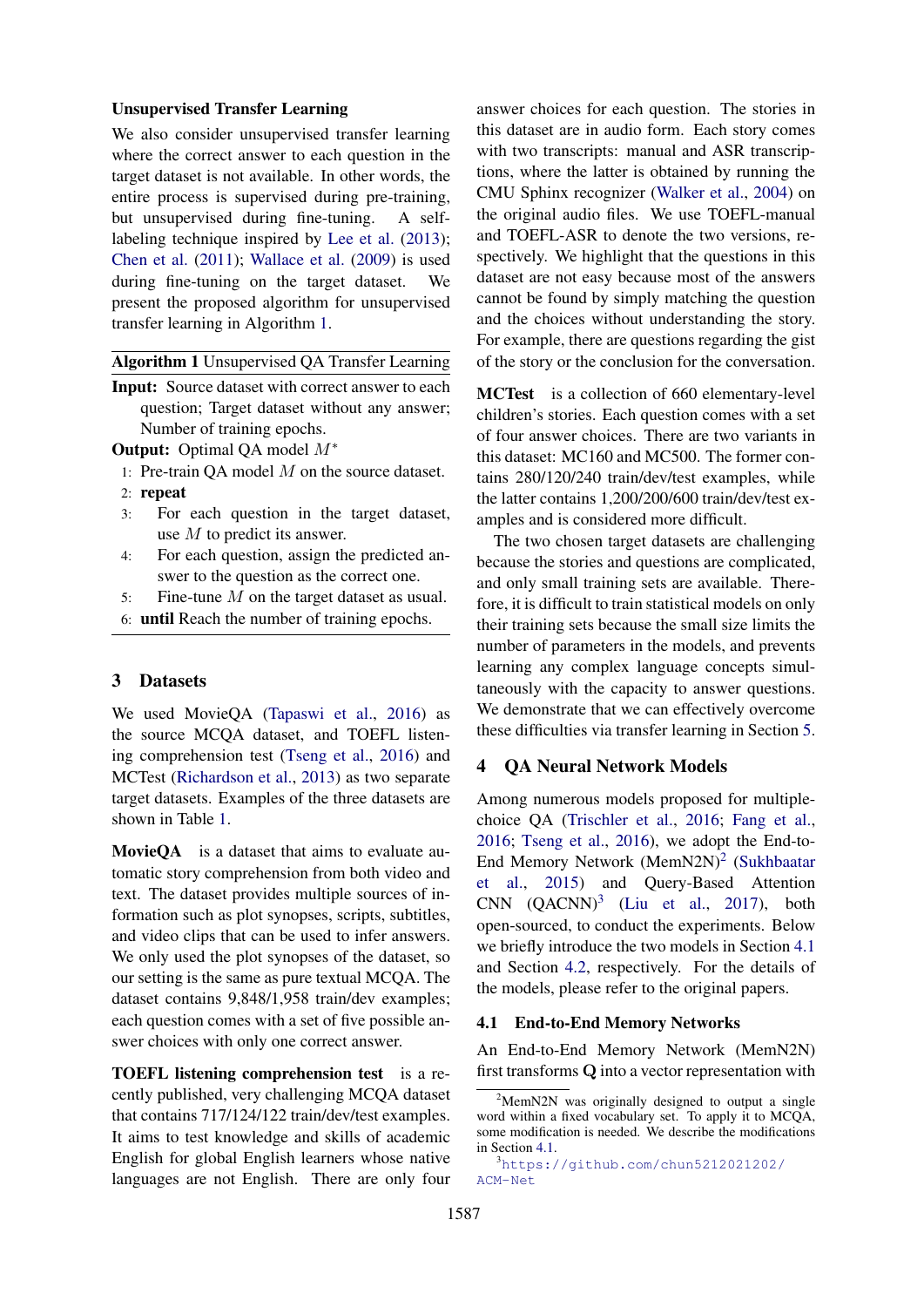|                | <b>Source Dataset</b>                                                                                                                                                                                               | <b>Target Dataset</b>                                                                                                                                                                                                                                        |                                                                                                                                                                                                                                                 |  |
|----------------|---------------------------------------------------------------------------------------------------------------------------------------------------------------------------------------------------------------------|--------------------------------------------------------------------------------------------------------------------------------------------------------------------------------------------------------------------------------------------------------------|-------------------------------------------------------------------------------------------------------------------------------------------------------------------------------------------------------------------------------------------------|--|
|                | MovieOA                                                                                                                                                                                                             | <b>TOEFL</b>                                                                                                                                                                                                                                                 | <b>MCTest</b>                                                                                                                                                                                                                                   |  |
| s              | After entering the boathouse, the trio witness<br>Voldemort telling Snape that the elder Wand<br>cannot serve Voldemort until Snape dies<br>Before dying, Snape tells Harry to take his<br>memories to the Pensieve | I just wanted to take a few minutes to meet<br>with everyone to make sure your class<br>presentations for next week are all in order<br>and coming along well. And as you know,<br>you're supposed to report on some areas<br>of recent research on genetics | James the Turtle was always getting in<br>trouble. Sometimes he'd reach into the<br>freezer and empty out all the food<br>Then he walked to the fast food restaurant<br>and ordered 15 bags of fries. He didn't<br>pay, and instead headed home |  |
| Q              | What does Snape tell Harry before he dies?                                                                                                                                                                          | Why does the professor meet with the student?                                                                                                                                                                                                                | What did James do after he ordered the fries?                                                                                                                                                                                                   |  |
| $\mathbf{C}_1$ | To bury him in the forest                                                                                                                                                                                           | To find out if the student is interested<br>in taking part in a genetics project                                                                                                                                                                             | went to the grocery store                                                                                                                                                                                                                       |  |
| $\mathbf{C}_2$ | That he always respected him                                                                                                                                                                                        | To discuss the student's experiment<br>on the taste perception                                                                                                                                                                                               | went home without paying                                                                                                                                                                                                                        |  |
| $C_3$          | To remember to him for the good deeds                                                                                                                                                                               | To determine if the student has selected<br>an appropriate topic for his class project                                                                                                                                                                       | ate them                                                                                                                                                                                                                                        |  |
| $\mathbf{C}_4$ | To take his memories to the Pensieve                                                                                                                                                                                | To explain what the student should<br>focus on for his class presentation                                                                                                                                                                                    | made up his mind to be a better turtle                                                                                                                                                                                                          |  |
| $\mathbf{C}_5$ | To write down his memories in a book                                                                                                                                                                                |                                                                                                                                                                                                                                                              |                                                                                                                                                                                                                                                 |  |

Table 1: Example of the story-question-choices triplet from MovieQA, TOEFL listening comprehension test, and MCTest datasets.  $S, Q$ , and  $C_i$  denote the story, question, and one of the answer choices, respectively. For MovieQA, each question comes with five answer choices; and for TOEFL and MCTest, each question comes with only four answer choices. The correct answer is marked in bold.

an embedding layer  $B$ . At the same time, all sentences in S are also transformed into two different sentence representations with two additional embedding layers A and C. The first sentence representation is used in conjunction with the question representation to produce an attention-like mechanism that outputs the similarity between each sentence in S and Q. The similarity is then used to weight the second sentence representation. We then obtain the sum of the question representation and the weighted sentence representations over S as  $Q'$ . In the original MemN2N,  $Q'$  is decoded to provide the estimation of the probability of being an answer for each word within a fixed set. The word with the highest probability is then selected as the answer. However, in multiple-choice QA, C is in the form of open, natural language sentences instead of a single word. Hence we modify MemN2N by adding an embedding layer  $F$  to encode  $C$  as a vector representation  $C'$  by averaging the embeddings of words in C. We then compute the similarity between each choice representation  $C'$  and  $Q'$ . The choice C with the highest probability is then selected as the answer.

### 4.2 Query-Based Attention CNN

A Query-Based Attention CNN (QACNN) first uses an embedding layer  $E$  to transform  $S, Q$ , and C into a word embedding. Then a compare layer generates a story-question similarity

map SQ and a story-choice similarity map SC. The two similarity maps are then passed into a two-stage CNN architecture, where a questionbased attention mechanism on the basis of SQ is applied to each of the two stages. The first stage CNN generates a word-level attention map for each sentence in S, which is then fed into the second stage CNN to generate a sentence-level attention map, and yield choice-answer features for each of the choices. Finally, a classifier that consists of two fully-connected layers collects the information from every choice answer feature and outputs the most likely answer. The trainable parameters are the embedding layer E that transforms S, Q, and C into word embeddings, the two-stage CNN  $W_{CNN}^{(1)}$  and  $W_{CNN}^{(2)}$  that integrate information from the word to the sentence level, and from the sentence to the story level, and the two fully-connected layers  $W_{FC}^{(1)}$  and  $W_{FC}^{(2)}$  that make the final prediction. We mention the trainable parameters here because in Section 5 we will conduct experiments to analyze the transferability of the QACNN by fine-tuning some parameters while keeping others fixed. Since QACNN is a newly proposed QA model has a relatively complex structure, we illustrate its architecture in Figure 1, which is enough for understanding the rest of the paper. Please refer to the original paper (Liu et al., 2017) for more details.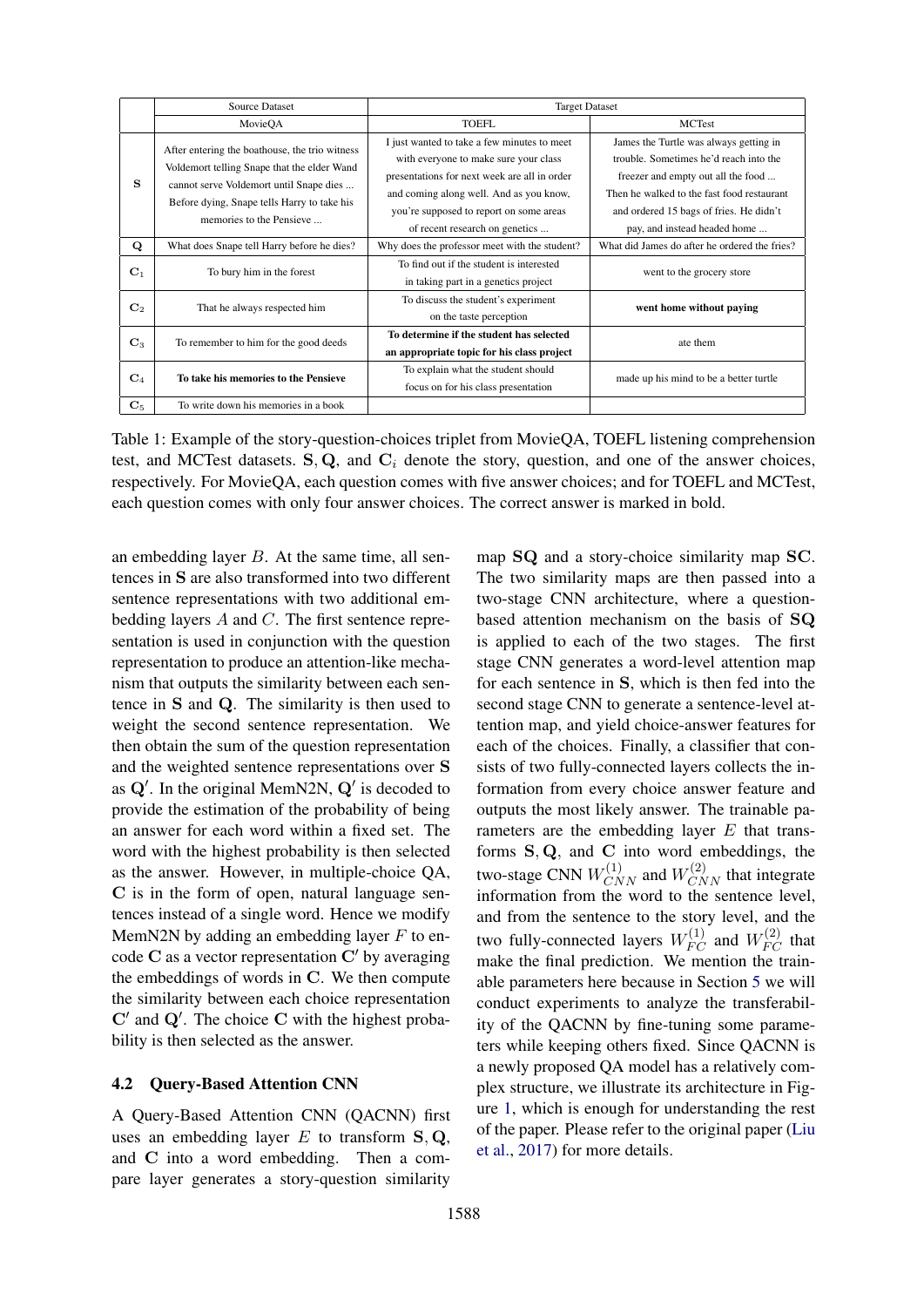

Figure 1: QACNN architecture overview. QACNN consists of a similarity mapping layer, a query-based attention layer, and a prediction layer. The two-stage attention mechanism takes place in the query-based attention layer, yielding word-level and sentence-level attention map, respectively. The trainable parameters, including  $E, W_{CNN}^{(1)}, W_{CNN}^{(2)}, W_{FC}^{(1)},$  and  $W_{FC}^{(2)},$  are colored in light blue.

### 5 Question Answering Experiments

### 5.1 Training Details

For pre-training MemN2N and QACNN on MovieQA, we followed the exact same procedure as in Tapaswi et al. (2016) and Liu et al. (2017), respectively. Each model was trained on the training set of the MovieQA task and tuned on the dev set, and the best performing models on the dev set were later fine-tuned on the target dataset. During fine-tuning, the model was also trained on the training set of target datasets and tuned on the dev set, and the performance on the testing set of the target datasets was reported as the final result. We use accuracy as the performance measurement.

#### 5.2 Supervised Transfer Learning

#### Experimental Results

Table 2 reports the results of our transfer learning on TOEFL-manual, TOEFL-ASR, MC160, and MC500, as well as the performance of the previous best models and several ablations that did not use pre-training or fine-tuning. From Table 2, we have the following observations.

| Model                   | Training                            | <b>TOEFL</b> |                       | <b>MCTest</b>                                                   |              |
|-------------------------|-------------------------------------|--------------|-----------------------|-----------------------------------------------------------------|--------------|
|                         |                                     | manual       | ASR                   | MC160                                                           | <b>MC500</b> |
|                         | (a) Target Only                     | 48.9         | 47.5                  | 57.5                                                            | 56.4         |
|                         | (b) Source Only                     | 51.2         | 49.2                  | 68.1                                                            | 61.5         |
| QACNN                   | $(c)$ Source + Target               | 52.5         | 49.7                  | 72.1                                                            | 64.6         |
|                         | $(d)$ Fine-tuned $(1)$              |              |                       | $53.4$ (4.5) $\left  51.5$ (4.0) <b>76.4</b> (18.9) 68.7 (12.3) |              |
|                         | $(e)$ Fine-tuned $(2)$              |              |                       | 56.1 $(7.2)$ 55.3 $(7.8)$ 73.8 $(16.3)$ 72.3 $(15.9)$           |              |
|                         | $(f)$ Fine-tuned $(all)$            |              |                       | 56.0 (7.1) 55.1 (7.6) 69.3 (11.8) 67.7 (11.3)                   |              |
|                         | (g) Target Only                     | 45.2         | 44.4                  | 57.2                                                            | 53.6         |
|                         | MemN2N <sub>l</sub> (h) Source Only | 43.7         | 41.9                  | 56.8                                                            | 52.3         |
|                         | $(i)$ Source + Target               | 46.8         | 45.7                  | 60.4                                                            | 56.9         |
|                         | (i) Fine-tuned                      |              | 48.6 (3.4) 46.6 (2.2) | 66.7(9.5)                                                       | 62.8(9.2)    |
| Fang et al. (2016)      |                                     | 49.1         | 48.8                  |                                                                 |              |
| Trischler et al. (2016) |                                     |              |                       | 74.6                                                            | 71.0         |
|                         | Wang et al. (2015)                  |              |                       | 75.3                                                            | 69.9         |

Table 2: Results of transfer learning on the target datasets. The number in the parenthesis indicates the accuracy increased via transfer learning (compared to rows (a) and  $(g)$ ). The best performance for each target dataset is marked in bold. We also include the results of the previous best performing models on the target datasets in the last three rows.

**Transfer learning helps.** Rows (a) and  $(g)$ show the respective results when the QACNN and MemN2N are trained directly on the target datasets without pre-training on MovieQA. Rows (b) and (h) show results when the models are trained only on the MovieQA data. Rows (c) and (i) show results when the models are trained on both MovieQA and each of the four target datasets, and tested on the respective target dataset. We observe that the results achieved in (a), (b), (c),  $(g)$ , (h), and (i) are worse than their fine-tuned counterparts (d), (e), (f), and (j). Through transfer learning, both QACNN and MemN2N perform better on all the target datasets. For example, QACNN only achieves 57.5% accuracy on MC160 without pre-training on MovieQA, but the accuracy increases by 18.9% with pretraining (rows (d) vs. (a)). In addition, with transfer learning, QACNN outperforms the previous best models on TOEFL-manual by 7%, TOEFL-ASR (Fang et al., 2016) by 6.5%, MC160 (Wang et al., 2015) by 1.1%, and MC500 (Trischler et al., 2016) by 1.3%, and becomes the state-of-the-art on all target datasets.

Which QACNN parameters to transfer? For the QACNN, the training parameters are  $E, W_{CNN}^{(1)}, W_{CNN}^{(2)}, W_{FC}^{(1)},$  and  $W_{FC}^{(2)}$  (Section 4.2). To better understand how transfer learning affects the performance of QACNN, we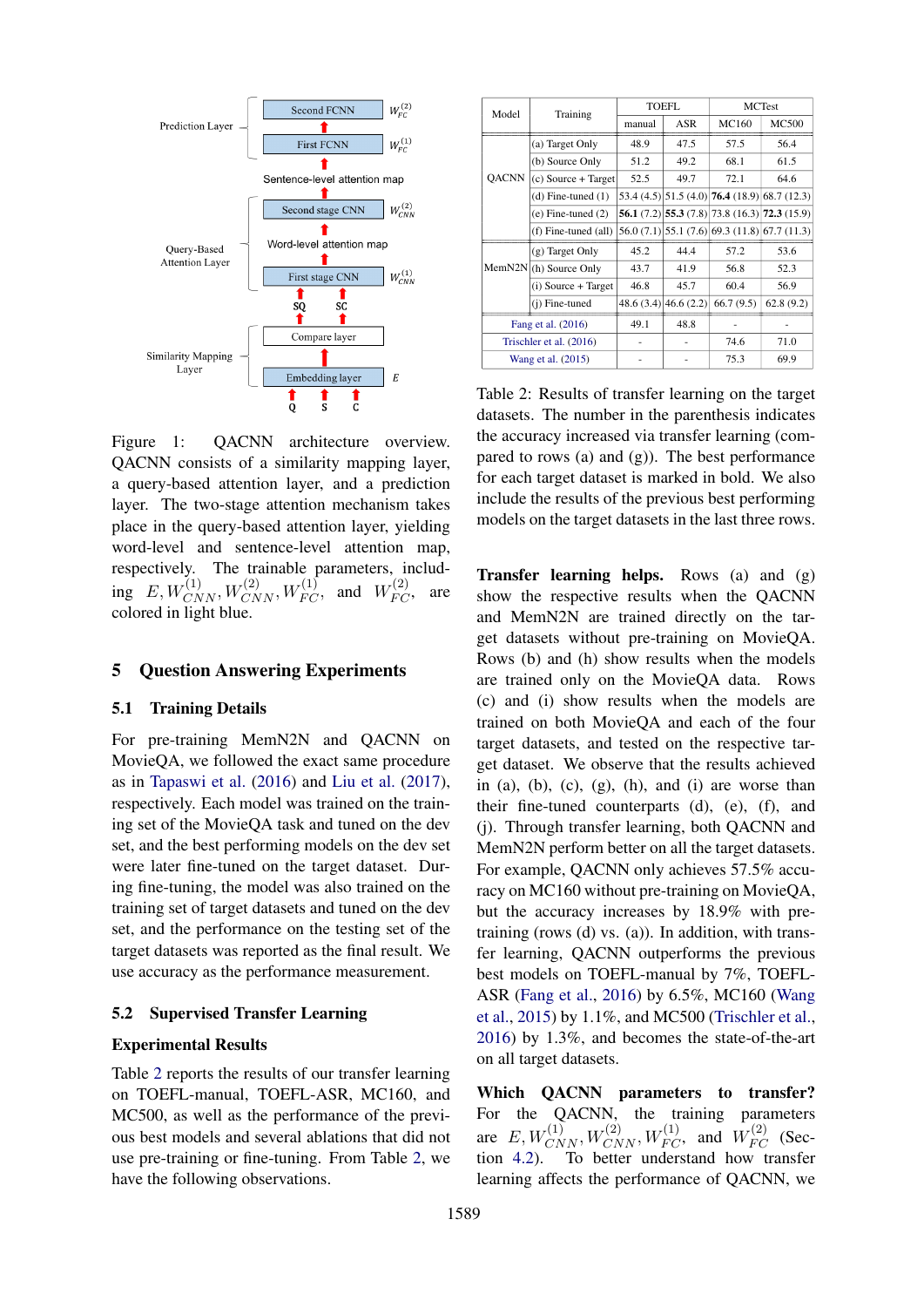also report the results of keeping some parameters fixed and only fine-tuning other parameters. We choose to fine-tune either only the last fully-connected layer  $W_{FC}^{(2)}$  while keeping other parameters fixed (row (d) in Table 2), the last two fully-connected layers  $W_{FC}^{(1)}$  and  $W_{FC}^{(2)}$  (row (e)), and the entire QACNN (row (f)). For TOEFL-manual, TOEFL-ASR, and MC500, QACNN performs the best when only the last two fully-connected layers were fine-tuned; for MC160, it performs the best when only the last fully-connected layer was fine-tuned. Note that for training the QACNN, we followed the same procedure as in Liu et al. (2017), whereby pre-trained GloVe word vectors (Pennington et al., 2014) were used to initialize the embedding layer, which were not updated during training. Thus, the embedding layer does not depend on the training set, and the effective vocabularies are the same.

# Fine-tuning the entire model is not always best.

It is interesting to see that fine-tuning the entire QACNN doesn't necessarily produce the best result. For MC500, the accuracy of QACNN drops by 4.6% compared to just fine-tuning the last two fully-connected layers (rows (f) vs. (e)). We conjecture that this is due to the amount of training data of the target datasets - when the training set of the target dataset is too small, finetuning all the parameters of a complex model like QACNN may result in overfitting. This discovery aligns with other domains where transfer learning is well-studied such as object recognition (Yosinski et al., 2014).

A large quantity of mismatched training examples is better than a small training set. We expected to see that a MemN2N, when trained directly on the target dataset without pre-training on MovieQA, would outperform a MemN2N pretrained on MovieQA without fine-tuning on the target dataset (rows (g) vs. (h)), since the model is evaluated on the target dataset. However, for the QACNN this is surprisingly not the case - QACNN pre-trained on MovieQA without fine-tuning on the target dataset outperforms QACNN trained directly on the target dataset without pre-training on MovieQA (rows (b) vs. (a)). We attribute this to the limited size of the target dataset and the complex structure of the QACNN.

| Percentage of the target     | <b>TOEFL</b> |            | <b>MCTest</b> |                                                     |
|------------------------------|--------------|------------|---------------|-----------------------------------------------------|
| dataset used for fine-tuning | manual       | <b>ASR</b> | MC160         | <b>MC500</b>                                        |
| 0                            | 51.2         | 49.2       | 68.1          | 61.5                                                |
| 25%                          |              |            |               | 53.9 (2.7) $ 52.3 (3.1)   70.3 (2.2)   65.6 (4.1)$  |
| 50%                          |              |            |               | 54.8 (0.9) 54.4 (2.1) 71.9 (1.6) 68.0 (2.4)         |
| 75%                          |              |            |               | 55.3 $(0.5)$ 54.8 $(0.4)$ 72.5 $(0.6)$ 71.1 $(3.1)$ |
| 100%                         |              |            |               | $56.0(0.7)$ 55.1 (0.3) 73.8 (1.3) 72.3 (1.2)        |

Table 3: Results of varying sizes of the target datasets used for fine-tuning QACNN. The number in the parenthesis indicates the accuracy increases from using the previous percentage for fine-tuning to the current percentage.

# Varying the fine-tuning data size

We conducted experiments to study the relationship between the amount of training data from the target dataset for fine-tuning the model and the performance. We first pre-train the models on MovieQA, then vary the training data size of the target dataset used to fine-tune them. Note that for QACNN, we only fine-tune the last two fullyconnected layers instead of the entire model, since doing so usually produces the best performance according to Table 2. The results are shown in Table  $3<sup>4</sup>$ . As expected, the more training data is used for fine-tuning, the better the model's performance is. We also observe that the extent of improvement from using 0% to 25% of target training data is consistently larger than using from 25% to 50%, 50% to 75%, and 75% to 100%. Using the QACNN fine-tuned on TOEFL-manual as an example, the accuracy of the QACNN improves by 2.7% when varying the training size from 0% to 25%, but only improves by 0.9%, 0.5%, and 0.7% when varying the training size from 25% to 50%, 50% to 75%, and 75% to 100%, respectively.

#### Varying the pre-training data size

We also vary the size of MovieQA for pre-training to study how large the source dataset should be to make transfer learning feasible. The results are shown in Table 4. We find that even a small amount of source data can help. For example, by using only 25% of MovieQA for pre-training, the accuracy increases 6.3% on MC160. This is because 25% of MovieQA training set (2,462 examples) is still much larger than the MC160 training set (280 examples). As the size of the source dataset increases, the performance of QACNN continues to improve.

<sup>&</sup>lt;sup>4</sup>We only include the results of OACNN in Table 3, but the results of MemN2N are very similar to QACNN.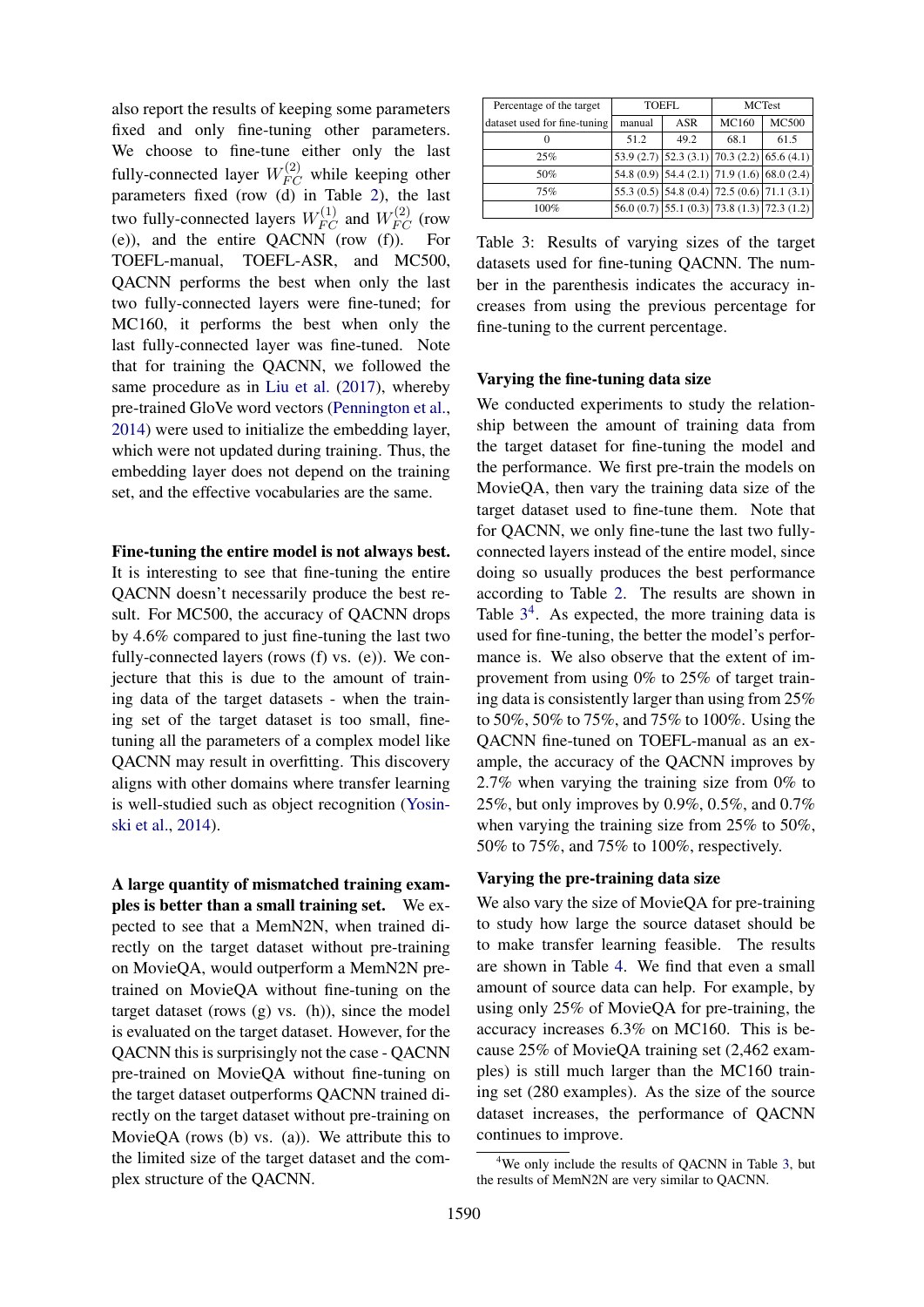| Percentage of MovieQA | <b>TOEFL</b> |            | <b>MCTest</b> |                                                    |
|-----------------------|--------------|------------|---------------|----------------------------------------------------|
| used for pre-training | manual       | <b>ASR</b> | MC160         | <b>MC500</b>                                       |
|                       | 48.9         | 47.6       | 57.5          | 56.4                                               |
| 25%                   |              |            |               | $51.7(2.8)$ $50.7(3.1)$ 63.8 (6.3) 62.4 (6.0)      |
| 50%                   |              |            |               | $53.5(1.8)$ $52.3(1.6)$ 67.3 (3.5) 66.7 (4.3)      |
| 75%                   |              |            |               | $54.8(1.3)$ 54.6 (2.3) 71.2 (3.9) 70.2 (3.5)       |
| 100%                  |              |            |               | $56.0(1.2)$ 55.1 $(0.5)$ 73.8 $(2.6)$ 72.3 $(2.1)$ |

Table 4: Results of varying sizes of the MovieQA used for pre-training QACNN. The number in the parenthesis indicates the accuracy increases from using the previous percentage for pre-training to the current percentage.

# Analysis of the Questions Types



Figure 2: The performance of QACNN and MemN2N on different types of questions in TOEFL-manual with and without pre-training on MovieQA. 'No' in the parenthesis indicates the models are not pre-trained, while 'Yes' indicates the models are pre-trained on MovieQA.

We are interested in understanding what types of questions benefit the most from transfer learning. According to the official guide to the TOEFL test, the questions in TOEFL can be divided into 3 types. Type 1 questions are for basic comprehension of the story. Type 2 questions go beyond basic comprehension, but test the understanding of the functions of utterances or the attitude the speaker expresses. Type 3 questions further require the ability of making connections between different parts of the story, making inferences, drawing conclusions, or forming generalizations. We used the split provided by Fang et al. (2016), which contains 70/18/34 Type 1/2/3 questions. We compare the performance of the QACNN and MemN2N on different types of questions in TOEFL-manual

with and without pre-training on MovieQA, and show the results in Figure 2. From Figure 2 we can observe that for both the QACNN and MemN2N, their performance on all three types of questions improves after pre-training, showing that the effectiveness of transfer learning is not limited to specific types of questions.

# 5.3 Unsupervised Transfer Learning



(a) Results of TOEFL-manual and TOEFL-ASR



(b) Results of MC160 and MC500

Figure 3: The figures show the results of unsupervised transfer learning. The x-axis is the number of training epochs, and the y-axis is the corresponding testing accuracy on the target dataset. When training epoch  $= 0$ , the performance of QACNN is equivalent to row (b) in Table 2. The horizontal lines, where each line has the same color to its unsupervised counterpart, are the performances of QACNN with supervised transfer learning (row (e) in Table 2), and are the upperbounds for unsupervised transfer learning.

So far, we have studied the property of supervised transfer learning for QA, which means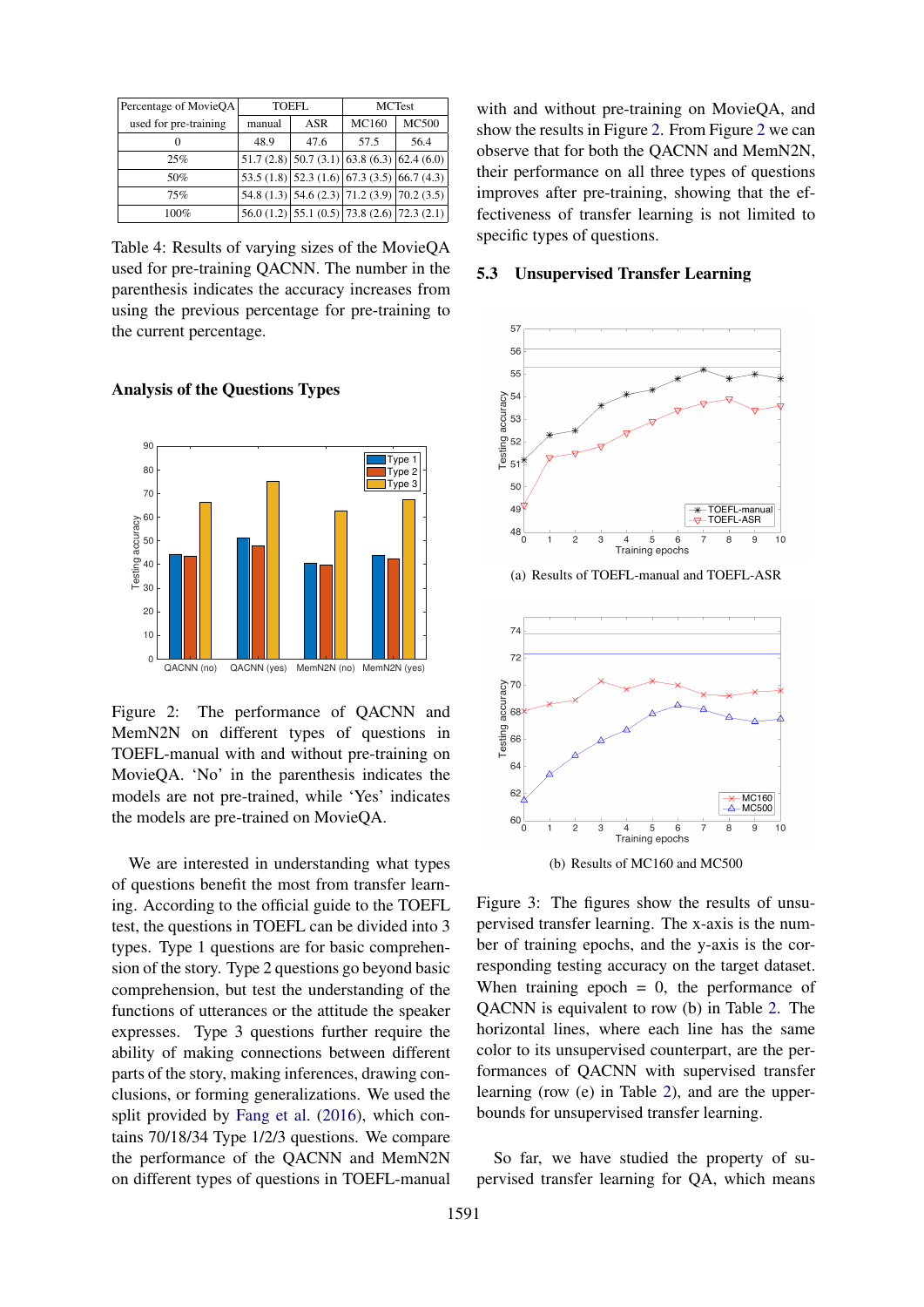

Answer: To determine if the student has selected an appropriate topic for his class project



Figure 4: Visualization of the changes of the word-level attention map in the first stage CNN of QACNN in different training epochs. The more red, the more the QACNN views the word as a key feature. The input story-question-choices triplet is same as the one in Table 1.

that during pre-training and fine-tuning, both the source and target datasets provide the correct answer for each question. We now conduct unsupervised transfer learning experiments described in Section 2.2 (Algorithm 1), where the answers to the questions in the target dataset are not available. We used QACNN as the QA model and all the parameters  $(E, W_{CNN}^{(1)}, W_{CNN}^{(2)}, W_{FC}^{(1)},$  and  $W_{FC}^{(2)}$ were updated during fine-tuning in this experiment. Since the range of the testing accuracy of the TOEFL-series (TOEFL-manual and TOEFL-ASR) is different from that of MCTest (MC160 and MC500), their results are displayed separately in Figure 3(a) and Figure 3(b), respectively.

### Experimental Results

From Figure 3(a) and Figure 3(b) we can observe that without ground truth in the target dataset for supervised fine-tuning, transfer learning from a source dataset can still improve the performance through a simple iterative self-labeling mechanism. For TOEFL-manual and TOEFL-ASR, QACNN achieves the highest testing accuracy at Epoch 7 and 8, outperforming its counterpart without fine-tuning by approximately 4% and 5%, respectively. For MC160 and MC500, the QACNN achieves the peak at Epoch 3 and 6, outperforming its counterpart without fine-tuning by about 2% and 6%, respectively. The results also show that the performance of unsupervised transfer learning is still worse than supervised transfer learning, which is not surprising, but the effectiveness of unsupervised transfer learning when no ground truth labels are provided is validated.

#### Attention Maps Visualization

To better understand the unsupervised transfer learning process of QACNN, we visualize the changes of the word-level attention map during training Epoch 1, 4, 7, and 10 in Figure 4. We use the same question from TOEFL-manual as shown in Table 1 as an example. From Figure 4 we can observe that as the training epochs increase, the QACNN focuses more on the context in the story that is related to the question and the correct answer choice. For example, the correct answer is related to "class project". In Epoch 1 and 4, the model does not focus on the phrase "class representation", but the model attends on the phrase in Epoch 7 and 10. This demonstrates that even without ground truth, the iterative process in Algorithm 1 is still able to lead the QA model to gradually focus more on the important part of the story for answering the question.

# 6 Conclusion and Future Work

In this paper we demonstrate that a simple transfer learning technique can be very useful for the task of multi-choice question answering. We use a QACNN and a MemN2N as QA models, with MovieQA as the source task and a TOEFL listening comprehension test and MCTest as the target tasks. By pre-training on MovieQA, the performance of both models on the target datasets improves significantly. The models also require much less training data from the target dataset to achieve similar performance to those without pretraining. We also conduct experiments to study the influence of transfer learning on different types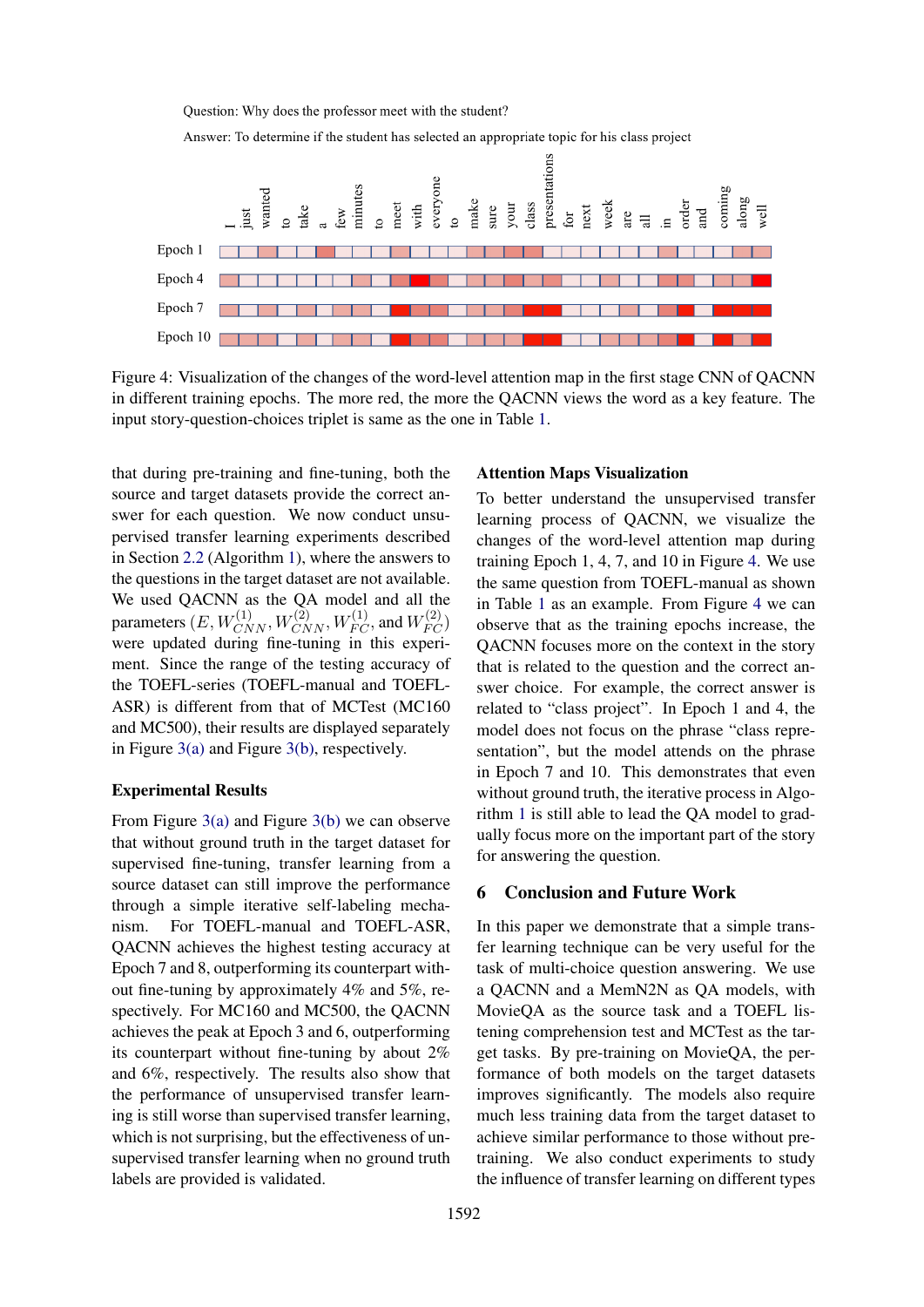of questions, and show that the effectiveness of transfer learning is not limited to specific types of questions. Finally, we show that by a simple iterative self-labeling technique, transfer learning is still useful, even when the correct answers for target QA dataset examples are not available, through quantitative results and visual analysis.

One area of future research will be generalizing the transfer learning results presented in this paper to other QA models and datasets. In addition, since the original data format of the TOEFL listening comprehension test is audio instead of text, it is worth trying to initialize the embedding layer of the QACNN with semantic or acoustic word embeddings learned directly from speech (Chung and Glass, 2018, 2017; Chung et al., 2016) instead of those learned from text (Mikolov et al., 2013; Pennington et al., 2014).

#### **References**

- Stanislaw Antol, Aishwarya Agrawal, Jiasen Lu, Margaret Mitchell, Dhruv Batra, C Lawrence Zitnick, and Devi Parikh. 2015. VQA: Visual question answering. In *ICCV*.
- Langzhou Chen, Mark J. F. Gales, and K. K. Chin. 2011. Constrained discriminative mapping transforms for unsupervised speaker adaptation. In *ICASSP*.
- Laura Chiticariu, Rajasekar Krishnamurthy, Yunyao Li, Frederick Reiss, and Shivakumar Vaithyanathan. 2010. Domain adaptation of rule-based annotators for named-entity recognition tasks. In *EMNLP*.
- Yu-An Chung and James Glass. 2017. Learning word embeddings from speech. In *NIPS ML4Audio Workshop*.
- Yu-An Chung and James Glass. 2018. Speech2vec: A sequence-to-sequence framework for learning word embeddings from speech. *CoRR* abs/1803.08976.
- Yu-An Chung, Chao-Chung Wu, Chia-Hao Shen, Hung-Yi Lee, and Lin-Shan Lee. 2016. Audio word2vec: Unsupervised learning of audio segment representations using sequence-to-sequence autoencoder. In *INTERSPEECH*.
- Mortaza Doulaty, Oscar Saz, and Thomas Hain. 2015. Data-selective transfer learning for multi-domain speech recognition. In *INTERSPEECH*.
- Hao Fang, Saurabh Gupta, Forrest Iandola, Rupesh K. Srivastava, Li Deng, Piotr Dollár, Jianfeng Gao, Xiaodong He, Margaret Mitchell, John C Platt, et al. 2015. From captions to visual concepts and back. In *CVPR*.
- Wei Fang, Juei-Yang Hsu, Hung-Yi Lee, and Lin-Shan Lee. 2016. Hierarchical attention model for improved machine comprehension of spoken content. In *SLT*.
- Akira Fukui, Dong Huk Park, Daylen Yang, Anna Rohrbach, Trevor Darrell, and Marcus Rohrbach. 2016. Multimodal compact bilinear pooling for visual question answering and visual grounding. In *EMNLP*.
- David Golub, Po-Sen Huang, Xiaodong He, and Li Deng. 2017. Two-stage synthesis networks for transfer learning in machine. In *EMNLP*.
- Jui-Ting Huang, Jinyu Li, Dong Yu, Li Deng, and Yifan Gong. 2013. Cross-language knowledge transfer using multilingual deep neural network with shared hidden layers. In *ICASSP*.
- Rudolf Kadlec, Ondrej Bajgar, and Jan Kleindienst. 2016. From particular to general: A preliminary case study of transfer learning in reading comprehension. In *NIPS Machine Intelligence Workshop*.
- Andrej Karpathy and Li Fei-Fei. 2015. Deep visualsemantic alignments for generating image descriptions. In *CVPR*.
- Hung-Yi Lee, Yu-Yu Chou, Yow-Bang Wang, and Lin-Shan Lee. 2013. Unsupervised domain adaptation for spoken document summarization with structured support vector machine. In *ICASSP*.
- Tzu-Chien Liu, Yu-Hsueh Wu, and Hung-Yi Lee. 2017. Query-based attention CNN for text similarity map. In *ICCV Workshop*.
- Jiasen Lu, Caiming Xiong, Devi Parikh, and Richard Socher. 2017. Knowing when to look: Adaptive attention via a visual sentinel for image captioning. In *CVPR*.
- David McClosky, Eugene Charniak, and Mark Johnson. 2010. Automatic domain adaptation for parsing. In *NAACL HLT*.
- Tomas Mikolov, Ilya Sutskever, Kai Chen, Greg S. Corrado, and Jeff Dean. 2013. Distributed representations of words and phrases and their compositionality. In *NIPS*.
- Sewon Min, Minjoon Seo, and Hannaneh Hajishirzi. 2017. Question answering through transfer learning from large fine-grained supervision data. In *ACL*.
- Lili Mou, Zhao Meng, Rui Yan, Ge Li, Yan Xu, Lu Zhang, and Zhi Jin. 2016. How transferable are neural networks in nlp applications? In *EMNLP*.
- Sinno Jialin Pan and Qiang Yang. 2010. A survey on transfer learning. *IEEE Transactions on Knowledge and Data Engineering* 22(10):1345–1359.
- Jeffrey Pennington, Richard Socher, and Christopher Manning. 2014. Glove: Global vectors for word representation. In *EMNLP*.